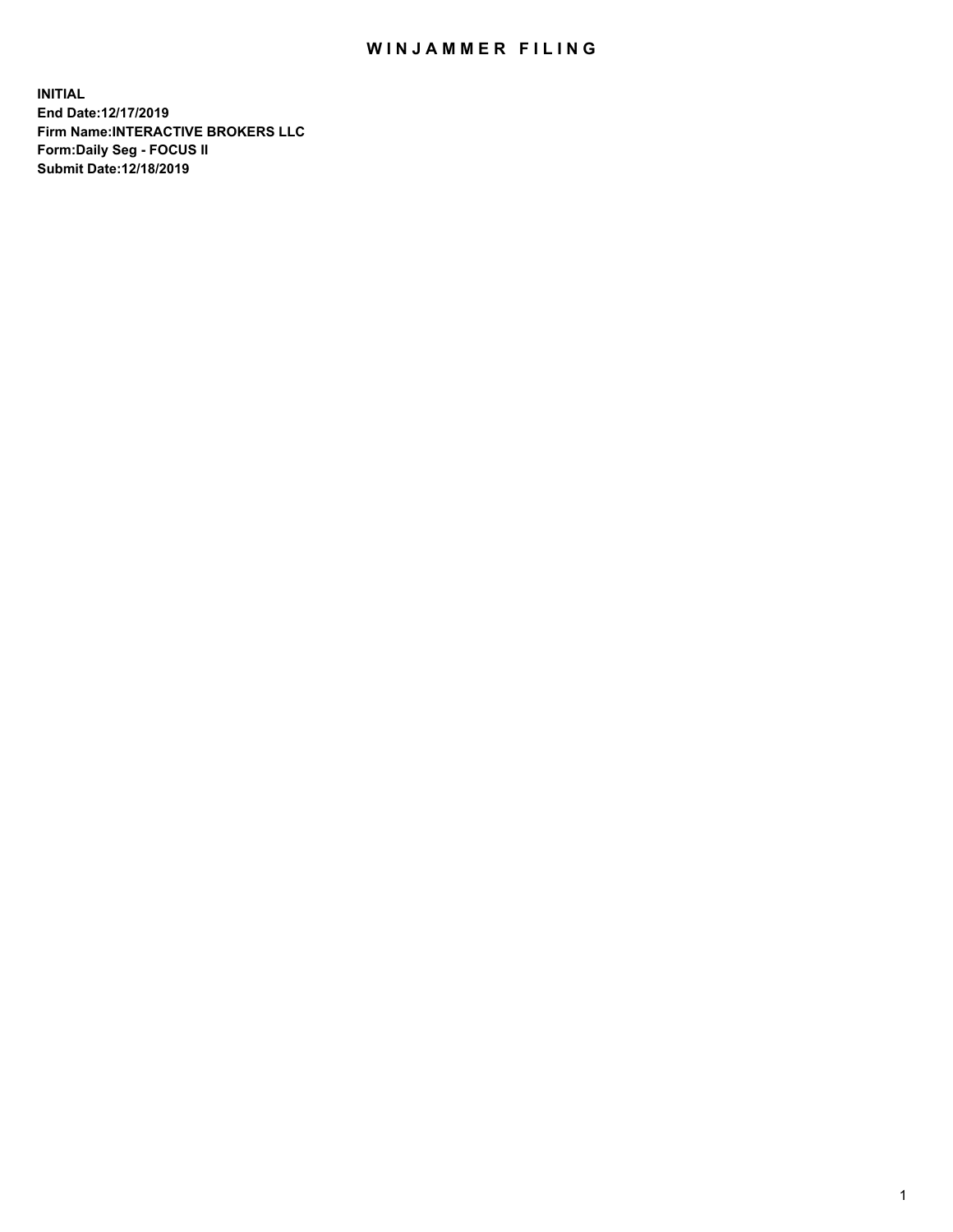**INITIAL End Date:12/17/2019 Firm Name:INTERACTIVE BROKERS LLC Form:Daily Seg - FOCUS II Submit Date:12/18/2019 Daily Segregation - Cover Page**

| Name of Company                                                                                                                                                                                                                                                                                                                | <b>INTERACTIVE BROKERS LLC</b>                                                                  |
|--------------------------------------------------------------------------------------------------------------------------------------------------------------------------------------------------------------------------------------------------------------------------------------------------------------------------------|-------------------------------------------------------------------------------------------------|
| <b>Contact Name</b>                                                                                                                                                                                                                                                                                                            | James Menicucci                                                                                 |
| <b>Contact Phone Number</b>                                                                                                                                                                                                                                                                                                    | 203-618-8085                                                                                    |
| <b>Contact Email Address</b>                                                                                                                                                                                                                                                                                                   | jmenicucci@interactivebrokers.c<br>om                                                           |
| FCM's Customer Segregated Funds Residual Interest Target (choose one):<br>a. Minimum dollar amount: ; or<br>b. Minimum percentage of customer segregated funds required:% ; or<br>c. Dollar amount range between: and; or<br>d. Percentage range of customer segregated funds required between:% and%.                         | $\overline{\mathbf{0}}$<br>$\overline{\mathbf{0}}$<br>155,000,000 245,000,000<br>0 <sub>0</sub> |
| FCM's Customer Secured Amount Funds Residual Interest Target (choose one):<br>a. Minimum dollar amount: ; or<br>b. Minimum percentage of customer secured funds required:%; or<br>c. Dollar amount range between: and; or<br>d. Percentage range of customer secured funds required between:% and%.                            | $\overline{\mathbf{0}}$<br>$\overline{\mathbf{0}}$<br>80,000,000 120,000,000<br>0 <sub>0</sub>  |
| FCM's Cleared Swaps Customer Collateral Residual Interest Target (choose one):<br>a. Minimum dollar amount: ; or<br>b. Minimum percentage of cleared swaps customer collateral required:% ; or<br>c. Dollar amount range between: and; or<br>d. Percentage range of cleared swaps customer collateral required between:% and%. | $\overline{\mathbf{0}}$<br>$\underline{\mathbf{0}}$<br>0 <sub>0</sub><br>0 <sub>0</sub>         |

Attach supporting documents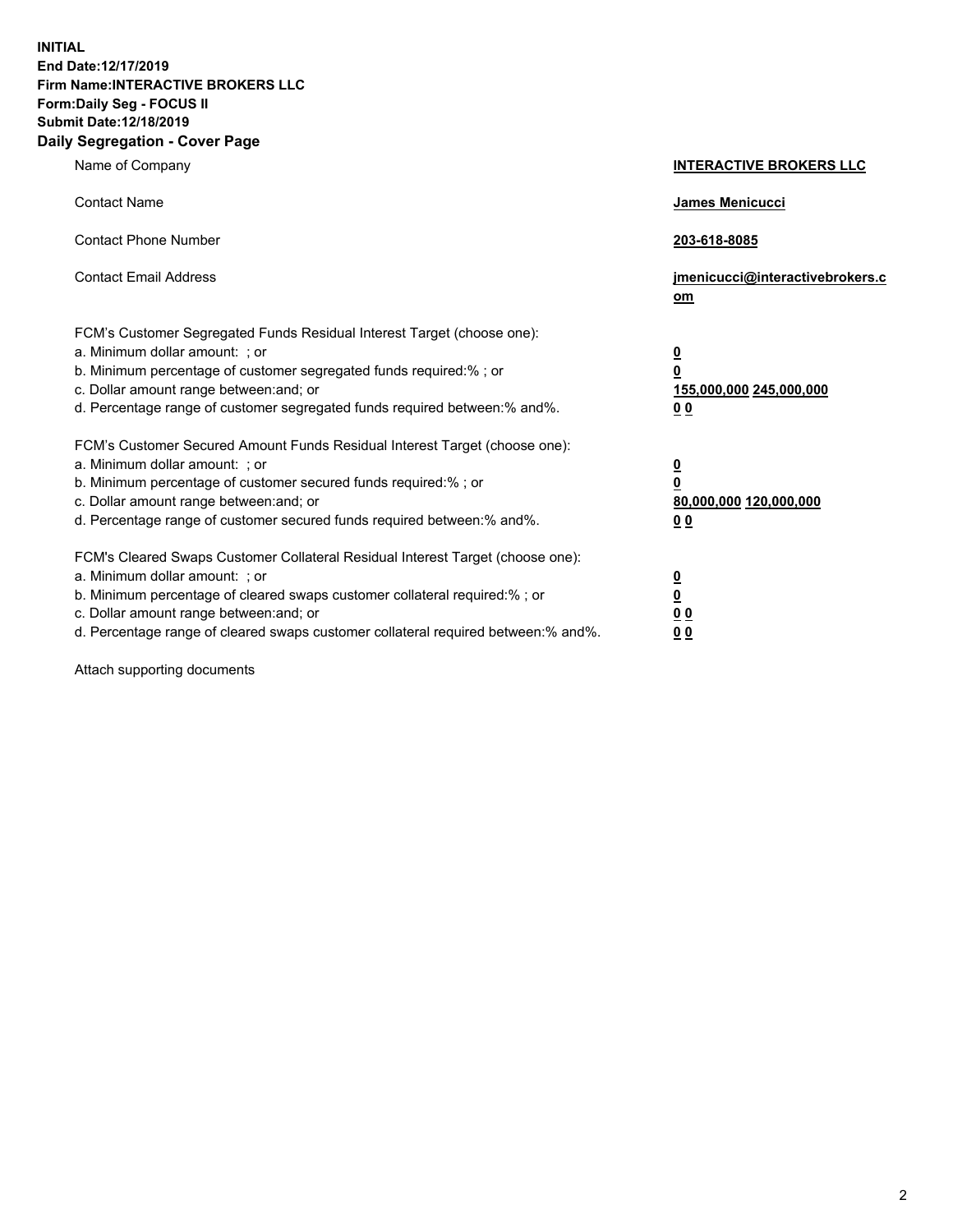## **INITIAL End Date:12/17/2019 Firm Name:INTERACTIVE BROKERS LLC Form:Daily Seg - FOCUS II Submit Date:12/18/2019 Daily Segregation - Secured Amounts**

|     | Daily Segregation - Secured Amounts                                                         |                                    |
|-----|---------------------------------------------------------------------------------------------|------------------------------------|
|     | Foreign Futures and Foreign Options Secured Amounts                                         |                                    |
|     | Amount required to be set aside pursuant to law, rule or regulation of a foreign            | $0$ [7305]                         |
|     | government or a rule of a self-regulatory organization authorized thereunder                |                                    |
| 1.  | Net ledger balance - Foreign Futures and Foreign Option Trading - All Customers             |                                    |
|     | A. Cash                                                                                     | 513,393,750 [7315]                 |
|     | B. Securities (at market)                                                                   | $0$ [7317]                         |
| 2.  | Net unrealized profit (loss) in open futures contracts traded on a foreign board of trade   | 3,395,416 [7325]                   |
| 3.  | Exchange traded options                                                                     |                                    |
|     | a. Market value of open option contracts purchased on a foreign board of trade              | 222,963 [7335]                     |
|     | b. Market value of open contracts granted (sold) on a foreign board of trade                | -278,428 [7337]                    |
| 4.  | Net equity (deficit) (add lines 1. 2. and 3.)                                               | 516,733,701 [7345]                 |
| 5.  | Account liquidating to a deficit and account with a debit balances - gross amount           | 7,458 [7351]                       |
|     | Less: amount offset by customer owned securities                                            | 0 [7352] 7,458 [7354]              |
| 6.  | Amount required to be set aside as the secured amount - Net Liquidating Equity              | 516,741,159 [7355]                 |
|     | Method (add lines 4 and 5)                                                                  |                                    |
| 7.  | Greater of amount required to be set aside pursuant to foreign jurisdiction (above) or line | 516,741,159 [7360]                 |
|     | 6.                                                                                          |                                    |
|     | FUNDS DEPOSITED IN SEPARATE REGULATION 30.7 ACCOUNTS                                        |                                    |
| 1.  | Cash in banks                                                                               |                                    |
|     | A. Banks located in the United States                                                       | 44,067,979 [7500]                  |
|     | B. Other banks qualified under Regulation 30.7                                              | 0 [7520] 44,067,979 [7530]         |
| 2.  | Securities                                                                                  |                                    |
|     | A. In safekeeping with banks located in the United States                                   | 493,492,812 [7540]                 |
|     | B. In safekeeping with other banks qualified under Regulation 30.7                          | 0 [7560] 493,492,812 [7570]        |
| 3.  | Equities with registered futures commission merchants                                       |                                    |
|     | A. Cash                                                                                     | $0$ [7580]                         |
|     | <b>B.</b> Securities                                                                        | $0$ [7590]                         |
|     | C. Unrealized gain (loss) on open futures contracts                                         | $0$ [7600]                         |
|     | D. Value of long option contracts                                                           | $0$ [7610]                         |
|     | E. Value of short option contracts                                                          | 0 [7615] 0 [7620]                  |
| 4.  | Amounts held by clearing organizations of foreign boards of trade                           |                                    |
|     | A. Cash                                                                                     | $0$ [7640]                         |
|     | <b>B.</b> Securities                                                                        | $0$ [7650]                         |
|     | C. Amount due to (from) clearing organization - daily variation                             | $0$ [7660]                         |
|     | D. Value of long option contracts                                                           | $0$ [7670]                         |
|     | E. Value of short option contracts                                                          | 0 [7675] 0 [7680]                  |
| 5.  | Amounts held by members of foreign boards of trade                                          |                                    |
|     | A. Cash                                                                                     | 99,609,947 [7700]                  |
|     | <b>B.</b> Securities                                                                        | $0$ [7710]                         |
|     | C. Unrealized gain (loss) on open futures contracts                                         | 613,899 [7720]                     |
|     | D. Value of long option contracts                                                           | 222,963 [7730]                     |
|     | E. Value of short option contracts                                                          | -278,428 [7735] 100,168,381 [7740] |
| 6.  | Amounts with other depositories designated by a foreign board of trade                      | $0$ [7760]                         |
| 7.  | Segregated funds on hand                                                                    | $0$ [7765]                         |
| 8.  | Total funds in separate section 30.7 accounts                                               | 637,729,172 [7770]                 |
| 9.  | Excess (deficiency) Set Aside for Secured Amount (subtract line 7 Secured Statement         | 120,988,013 [7380]                 |
|     | Page 1 from Line 8)                                                                         |                                    |
| 10. | Management Target Amount for Excess funds in separate section 30.7 accounts                 | 80,000,000 [7780]                  |
| 11. | Excess (deficiency) funds in separate 30.7 accounts over (under) Management Target          | 40,988,013 [7785]                  |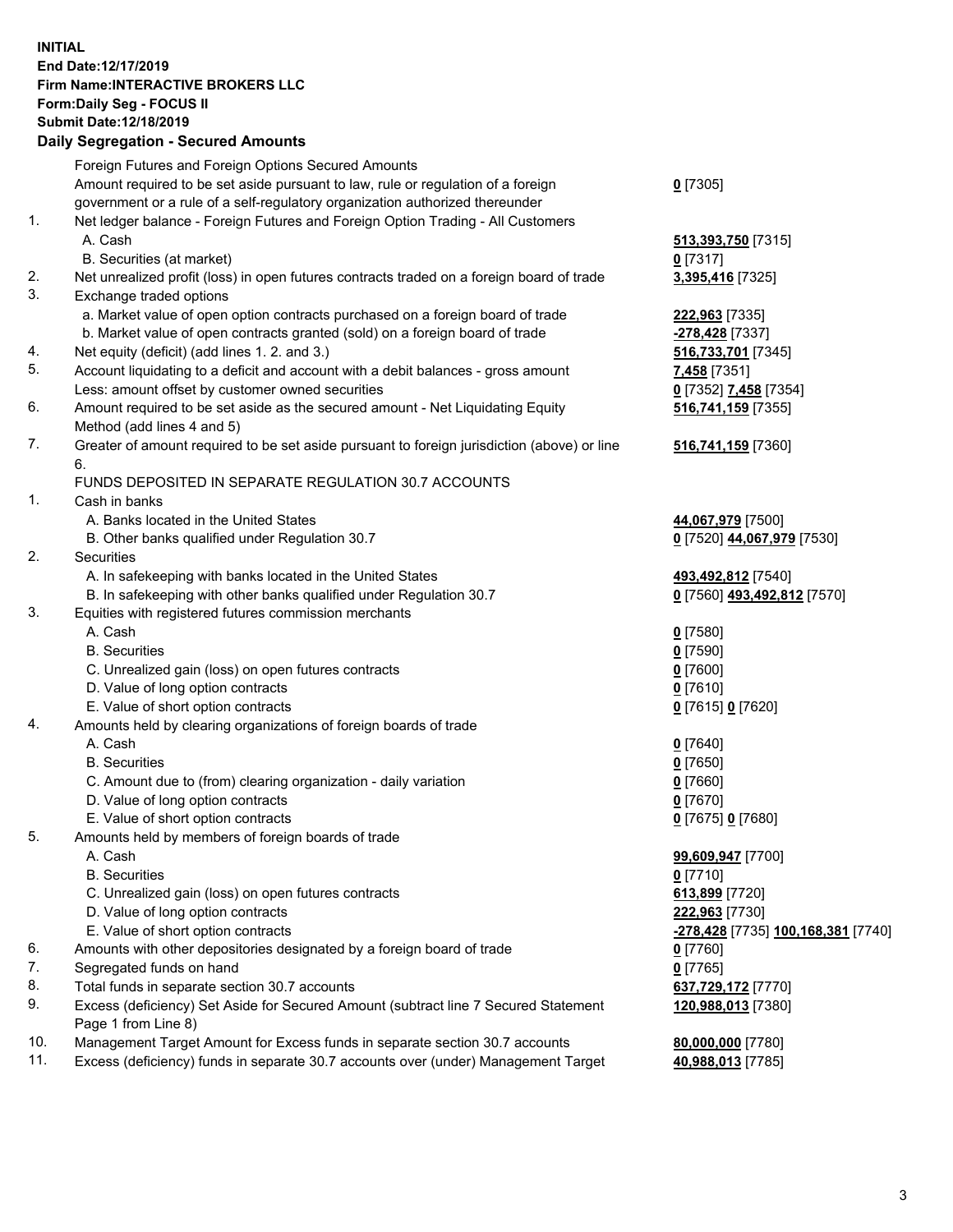**INITIAL End Date:12/17/2019 Firm Name:INTERACTIVE BROKERS LLC Form:Daily Seg - FOCUS II Submit Date:12/18/2019 Daily Segregation - Segregation Statement** SEGREGATION REQUIREMENTS(Section 4d(2) of the CEAct) 1. Net ledger balance A. Cash **4,127,532,950** [7010] B. Securities (at market) **0** [7020] 2. Net unrealized profit (loss) in open futures contracts traded on a contract market **-35,675,405** [7030] 3. Exchange traded options A. Add market value of open option contracts purchased on a contract market **154,440,901** [7032] B. Deduct market value of open option contracts granted (sold) on a contract market **-187,828,858** [7033] 4. Net equity (deficit) (add lines 1, 2 and 3) **4,058,469,588** [7040] 5. Accounts liquidating to a deficit and accounts with debit balances - gross amount **953,810** [7045] Less: amount offset by customer securities **0** [7047] **953,810** [7050] 6. Amount required to be segregated (add lines 4 and 5) **4,059,423,398** [7060] FUNDS IN SEGREGATED ACCOUNTS 7. Deposited in segregated funds bank accounts A. Cash **964,543,201** [7070] B. Securities representing investments of customers' funds (at market) **2,005,550,045** [7080] C. Securities held for particular customers or option customers in lieu of cash (at market) **0** [7090] 8. Margins on deposit with derivatives clearing organizations of contract markets A. Cash **21,567,302** [7100] B. Securities representing investments of customers' funds (at market) **1,296,172,310** [7110] C. Securities held for particular customers or option customers in lieu of cash (at market) **0** [7120] 9. Net settlement from (to) derivatives clearing organizations of contract markets **5,893,508** [7130] 10. Exchange traded options A. Value of open long option contracts **154,737,097** [7132] B. Value of open short option contracts **-188,163,267** [7133] 11. Net equities with other FCMs A. Net liquidating equity **0** [7140] B. Securities representing investments of customers' funds (at market) **0** [7160] C. Securities held for particular customers or option customers in lieu of cash (at market) **0** [7170] 12. Segregated funds on hand **0** [7150] 13. Total amount in segregation (add lines 7 through 12) **4,260,300,196** [7180] 14. Excess (deficiency) funds in segregation (subtract line 6 from line 13) **200,876,798** [7190] 15. Management Target Amount for Excess funds in segregation **155,000,000** [7194]

16. Excess (deficiency) funds in segregation over (under) Management Target Amount Excess

**45,876,798** [7198]